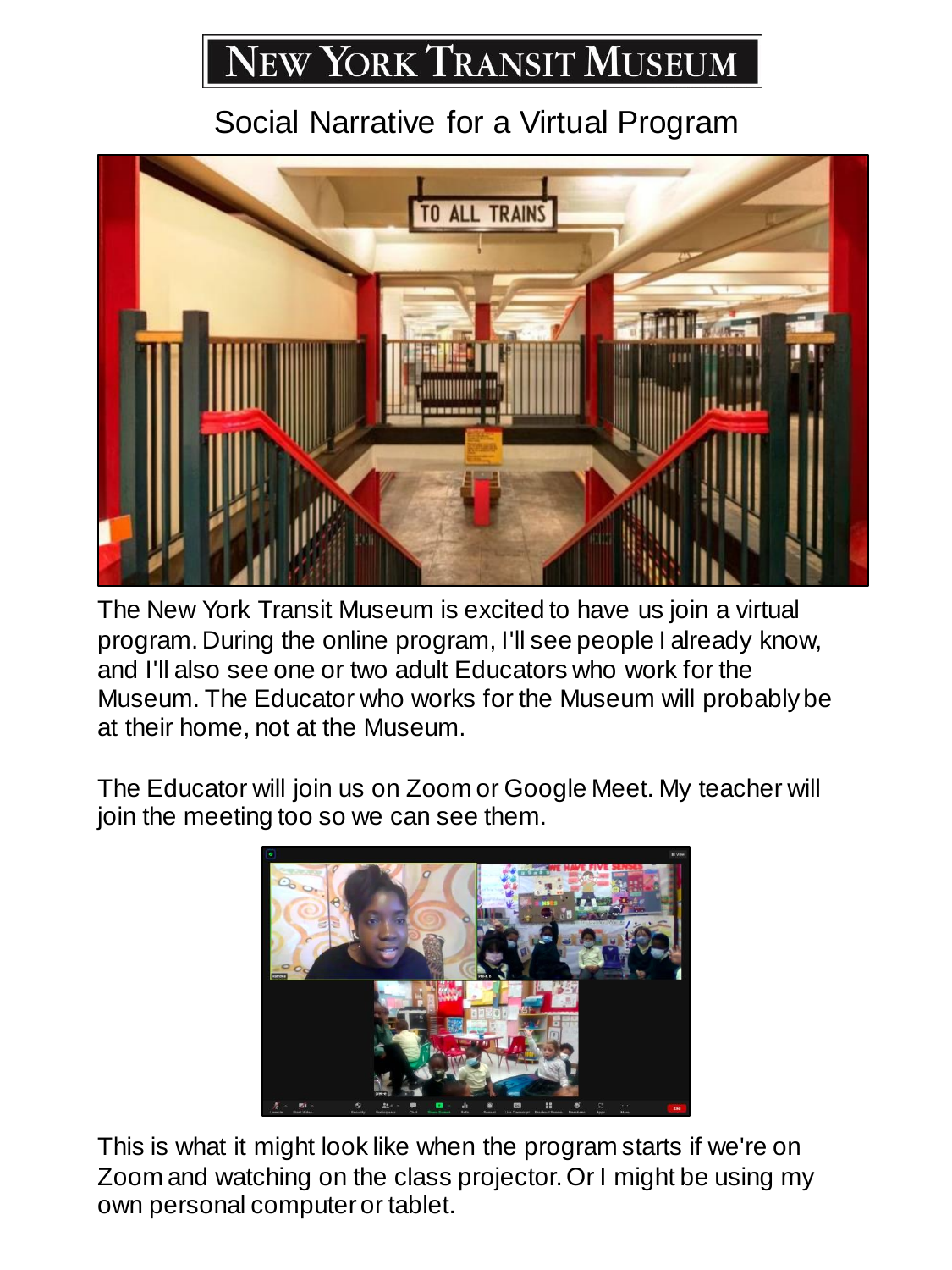When the program starts, we will be ready. There are a few things we need to know to be ready. First, we'll log on to Zoom a few minutes early before the program is scheduled to begin and my teacher will make sure everything is working okay.

When we first log on, we may see a message asking us to wait. That's okay, we can wait until the Museum Educator is ready to begin and start the program.



When the Museum Educator is ready, they'll start the Zoom meeting. To make sure everything is working okay, we'll check that our sound speaker, microphone, and video are on.

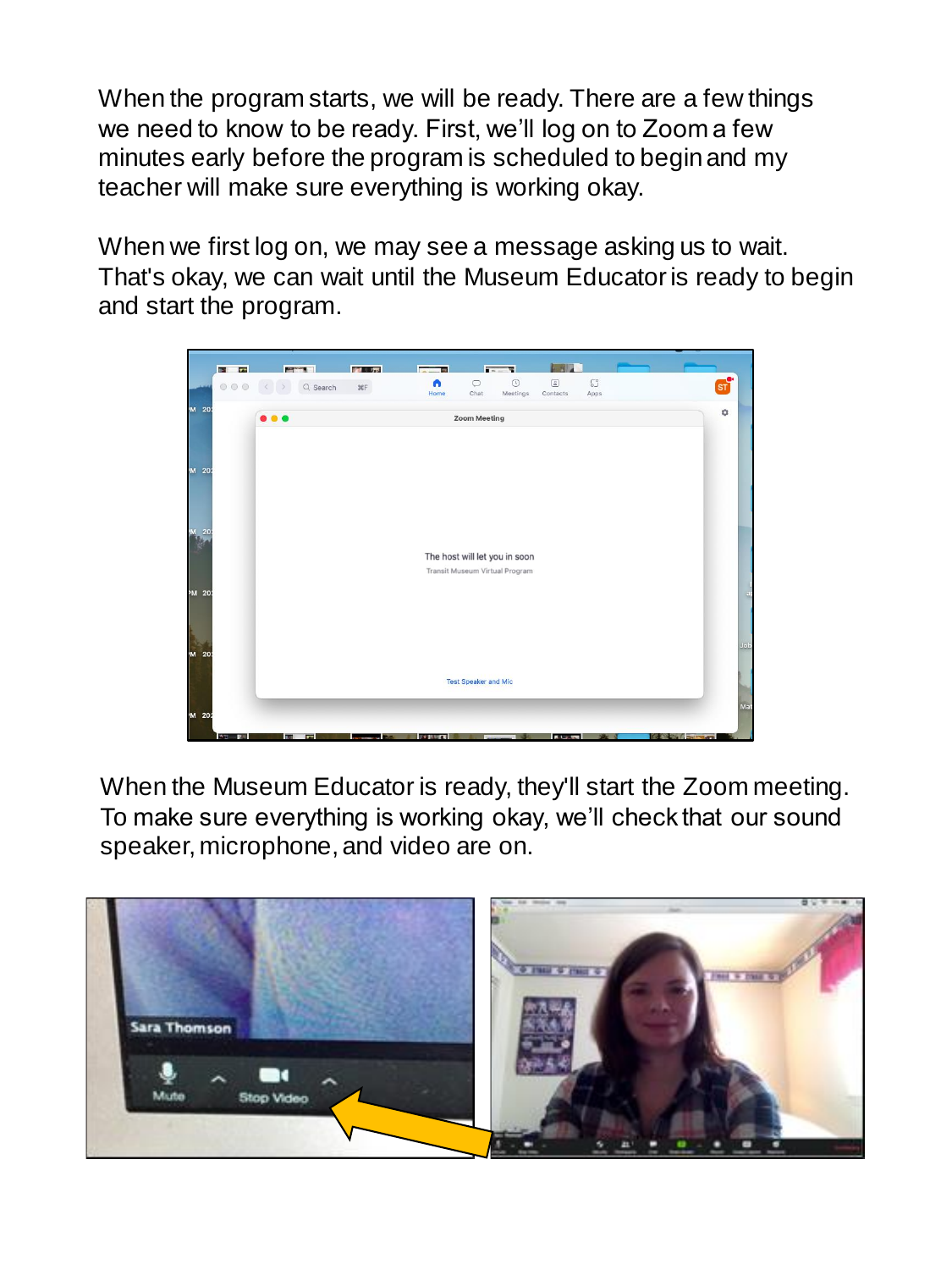One of the first things we'll do when the program starts is go over expectations, or what the Museum Educator would like all of us to do together.

The first thing to remember during our virtual program is that only **one voice** can speak at a time, so we can all hear each other. We'll take turns speaking. The Educator and our teacher will help by saying whose turn it is to talk.



I can always **raise my hand** if I want a turn to talk, and the Educator will see me on camera or my teacher will call on me and tell me when it's my turn. I may have to speak louder or move closer to the teacher's computer so that the Museum Educator can hear me.